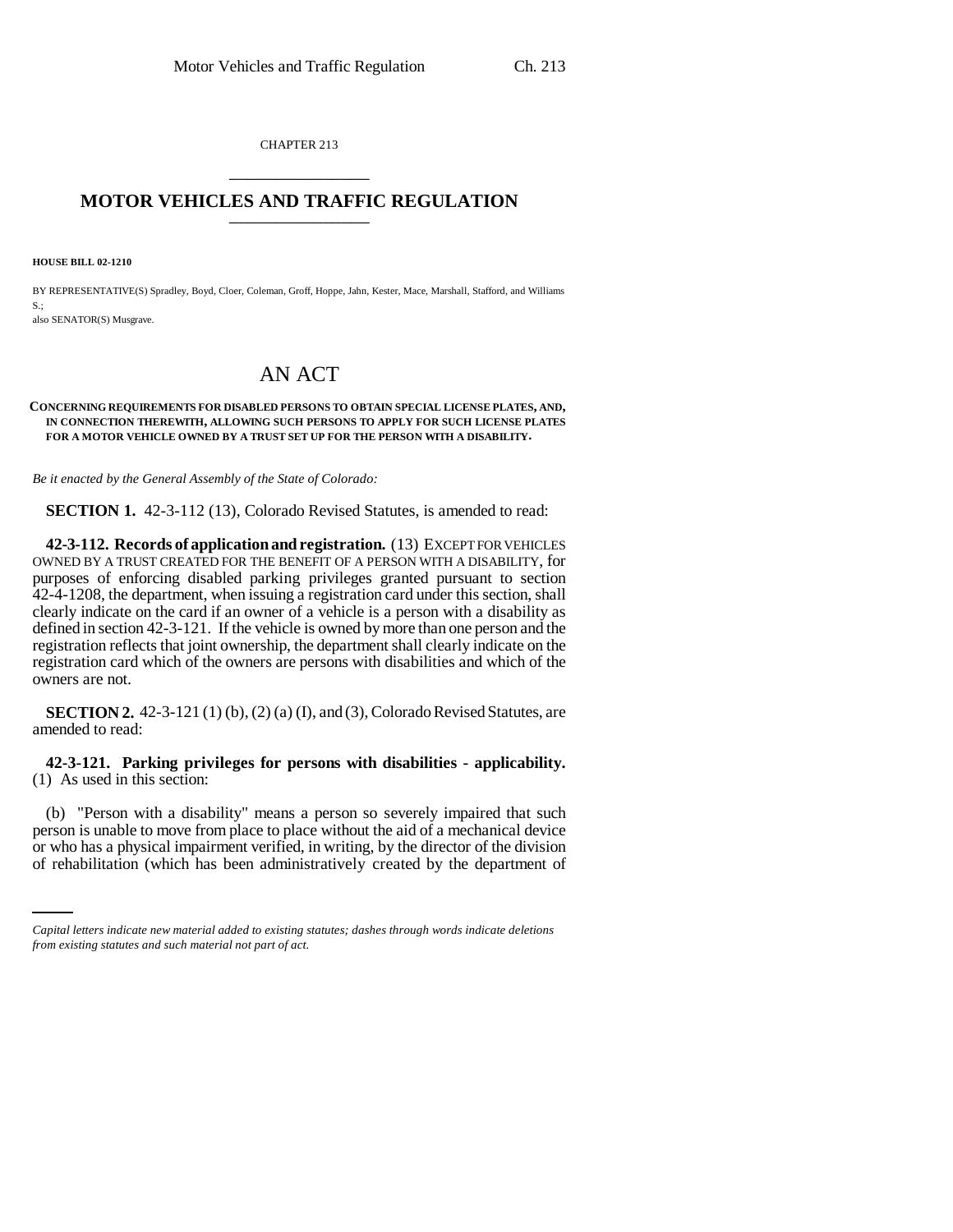human services) or a physician licensed to practice medicine in this state or practicing medicine pursuant to section 12-36-106 (3) (i), C.R.S., OR A PODIATRIST LICENSED UNDER THE PROVISIONS OF ARTICLE 32 OF TITLE 12, C.R.S., that such impairment limits substantially the person's ability to move from place to place. Before such a verification can be made, said director, or physician, OR PODIATRIST shall certify to the department of revenue that the standards established by the executive director of the department or his or her designee, in consultation with the director of the division of rehabilitation, for such a determination have been met.

## (2) (a) A person with a disability may apply to the department for:

(I) Distinguishing license plates to be supplied at the same cost as standard plates and to be displayed AS PROVIDED IN SECTION 42-3-123, on a motor vehicle owned by such person as provided in section 42-3-123 OR THAT IS OWNED BY A TRUST CREATED FOR THE BENEFIT OF AND INCLUDES THE NAME OF SUCH PERSON. Any plates issued by the department pursuant to this section shall be renewed once each year in a manner to be determined by the department. The issuance of a special license plate to a person with a disability pursuant to the provisions of this subparagraph (I) shall not preclude such person from obtaining an identifying placard pursuant to the provisions of subparagraph (II) of this paragraph (a). The verification requirements of subsection (1) of this section shall be met once every three years.

(3) The department shall issue temporary distinguishing license permits and a temporary identifying placard to any person who is temporarily a person with a disability upon presentation to the department of a written statement, verified by a physician licensed to practice medicine in this state or practicing medicine pursuant to section 12-36-106 (3) (i), C.R.S., OR A PODIATRIC PHYSICIAN LICENSED UNDER THE PROVISIONS OF ARTICLE 32 OF TITLE 12, C.R.S., that such person temporarily meets the definition of a person with a disability. The department shall issue such permits and placards to a qualifying person who is a resident of another state who becomes disabled while in this state. Such permits and placard shall be valid for a period of ninety days from the date of issuance and may continually be renewed for additional ninety-day periods during the term of such disability upon resubmission of such written and verified statements. The provisions of this section including provisions regarding the privileges granted to persons with disabilities, revocation of license plates or placards, and display of license plates and placards shall apply in the case of temporary license permits and temporary placards issued under this subsection (3). Further, the requirement that the placard include a printed identification number as set forth in subparagraph (II) of paragraph (a) of subsection (2) of this section shall apply to both temporary license permits and temporary placards issued under this subsection (3). THE VERIFICATION BY A PHYSICIAN LICENSED TO PRACTICE MEDICINE OR PRACTICING MEDICINE PURSUANT TO SECTION 12-36-106 (3) (i), C.R.S., OR A PODIATRIST LICENSED UNDER THE PROVISIONS OF ARTICLE 32 OF TITLE 12, C.R.S., SHALL BE CARRIED IN THE VEHICLE TRANSPORTING THE PERSON OR PERSONS WITH A DISABILITY TO WHOM THE TEMPORARY LICENSE PERMIT OR PLACARD HAS BEEN ISSUED AND SHALL BE PRESENTED TO ANY LAW ENFORCEMENT OFFICER UPON REQUEST. Temporary license permits and temporary placards issued by states other than Colorado shall be valid so long as they are currently valid in the state of issuance and valid pursuant to 23 CFR part 1235.

**SECTION 3. No appropriation.** The general assembly has determined that this